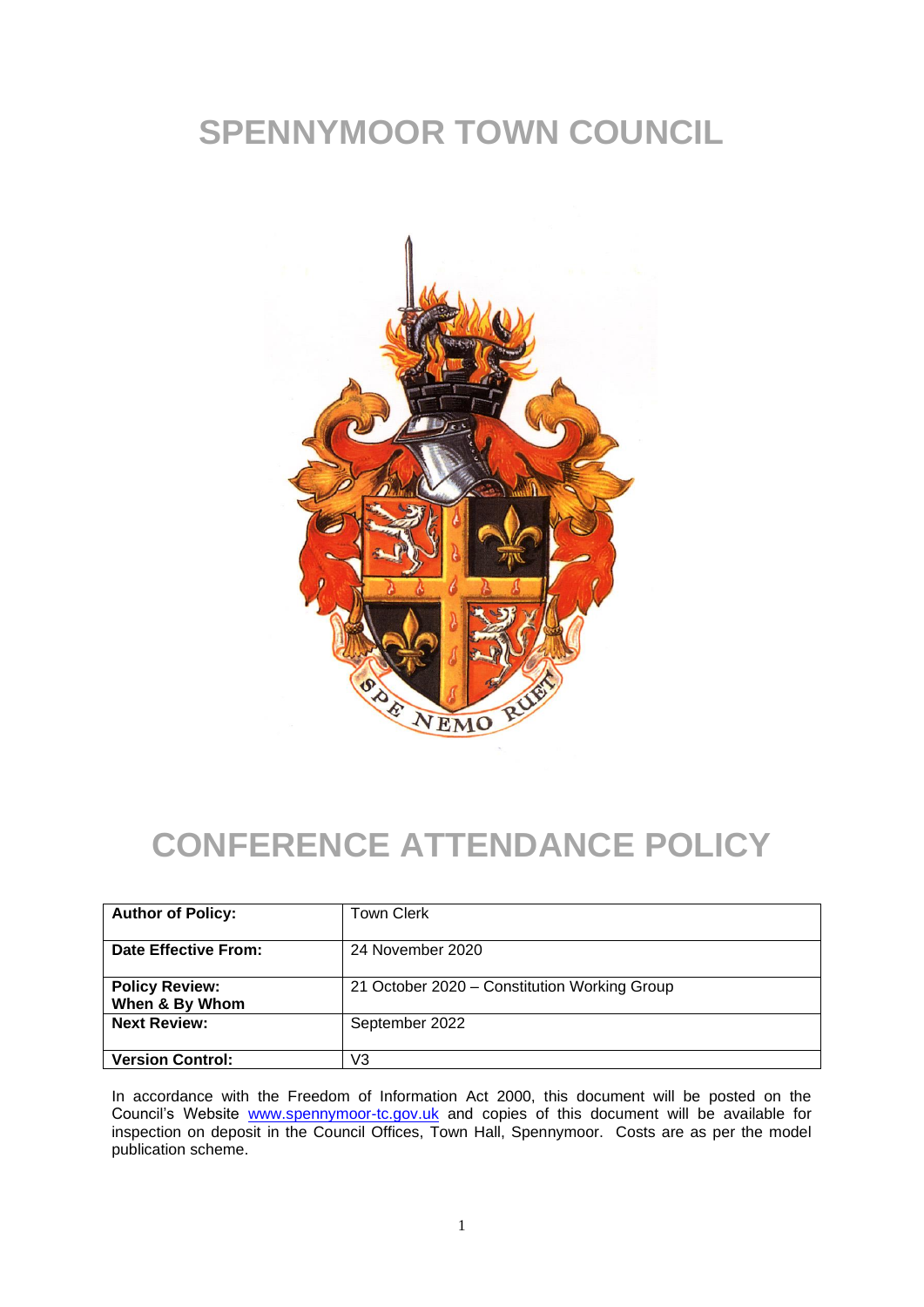## **CONFERENCES ALLOCATION**

- 1. Due to the high number of conference notifications sent to the Council, the Town Clerk will review notifications and submit details of relevant conferences to Council in the date order they are received.
- 2. If the Council agrees to Member attendance at a conference, then Members will be invited to complete the 'Notice of Interest' form attached, demonstrating what benefit attendance at the conference would be to the Town Council and/or the Member. Where multiple requests are received for the same event, these will be ranked using the information supplied on the 'Notice of Interest' form. This exercise will be completed by the Town Clerk, in conjunction with the Mayor.
- 3. A Member attending a conference will be expected to provide a written or verbal update to Council outlining the contents of the conference. Members will also be required to provide copies of all papers from conferences to the Town Clerk for distribution to all Members.
- 4. Conference attendance will also be published on the Town Council website and Facebook page to demonstrate openness and transparency.
- 5. Normally, only one Member will be allocated to attend a conference on behalf of the Council. However, if there is a special offer, or another valid reason why more than one Member should attend a conference, the Council will decide on numbers.
- 6. If a Member can secure funding for a conference through other means, i.e. Durham County Council or an employer, then this should be the first choice as opposed to using Town Council funding.
- 7. Travel expenses will be paid on the basis of the cheapest train fare available in order to secure value for money. However, the Town Clerk will have delegated authority to consider requests on an individual basis to amend travel and expense arrangements e.g. for medical reasons. It will be the role of the Finance and Administration staff to book tickets on behalf of Members. If taxis are required, receipts must be produced before payment of expenses is authorised by the Town Clerk.
- 8. If a conference is local and lasts for more than one day, there is an expectation that the Member will travel home on an evening as opposed to staying over, (within 70 miles of a Member's home address/or a Member can reasonably be home via public transport by 9pm). However, the Town Clerk will retain discretion to waive this requirement where special circumstances arise e.g. medical reasons.
- 9. Where a conference requires an overnight stay, it will be the role of the Finance and Administration staff to book accommodation.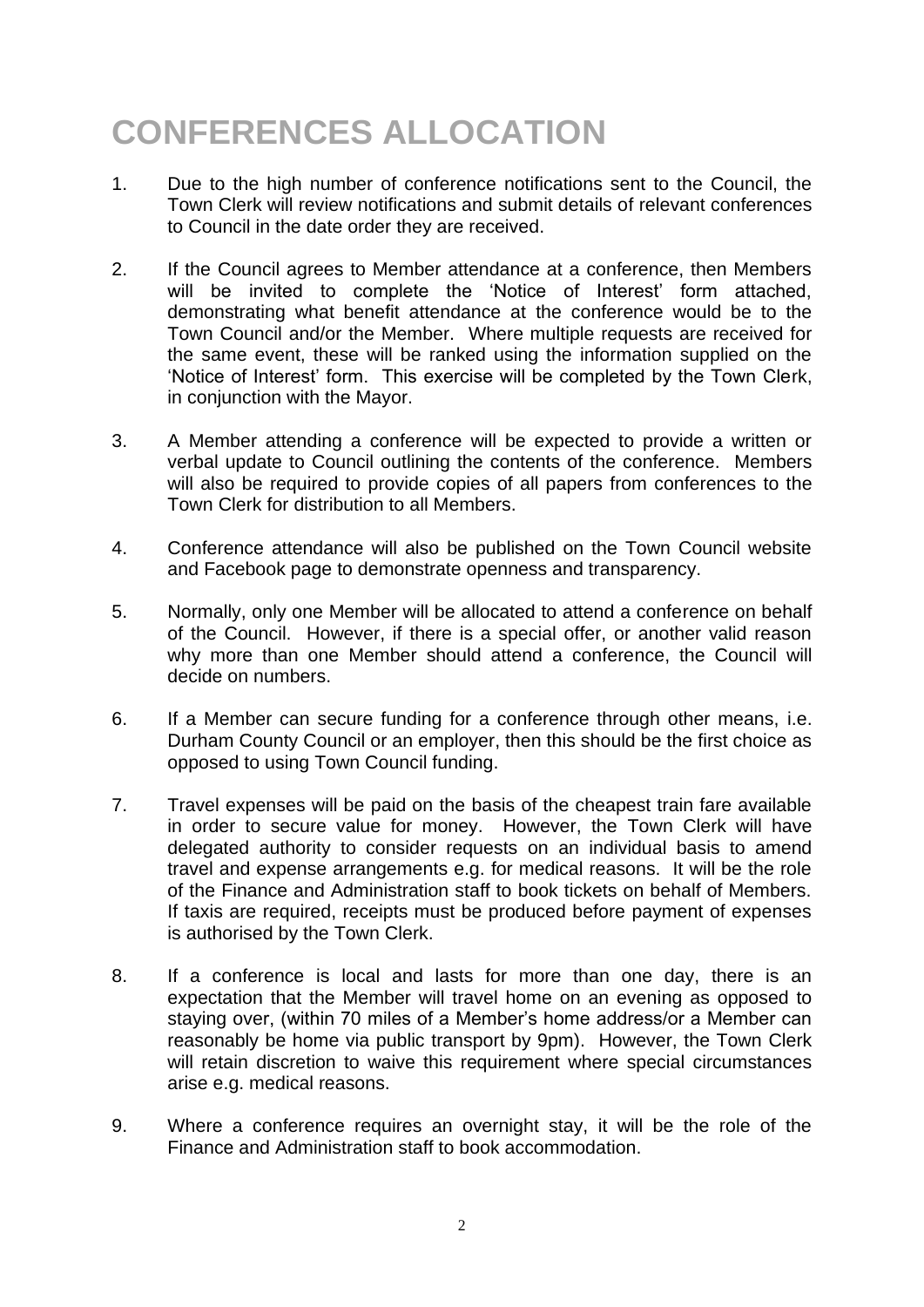10. Where a Member has been allocated a conference, they must advise the Town Clerk immediately if they subsequently are not able to attend. In this instance the Town Clerk will review the list of requests (if any) and contact the next person on the list or try to obtain refunds of any monies spent.